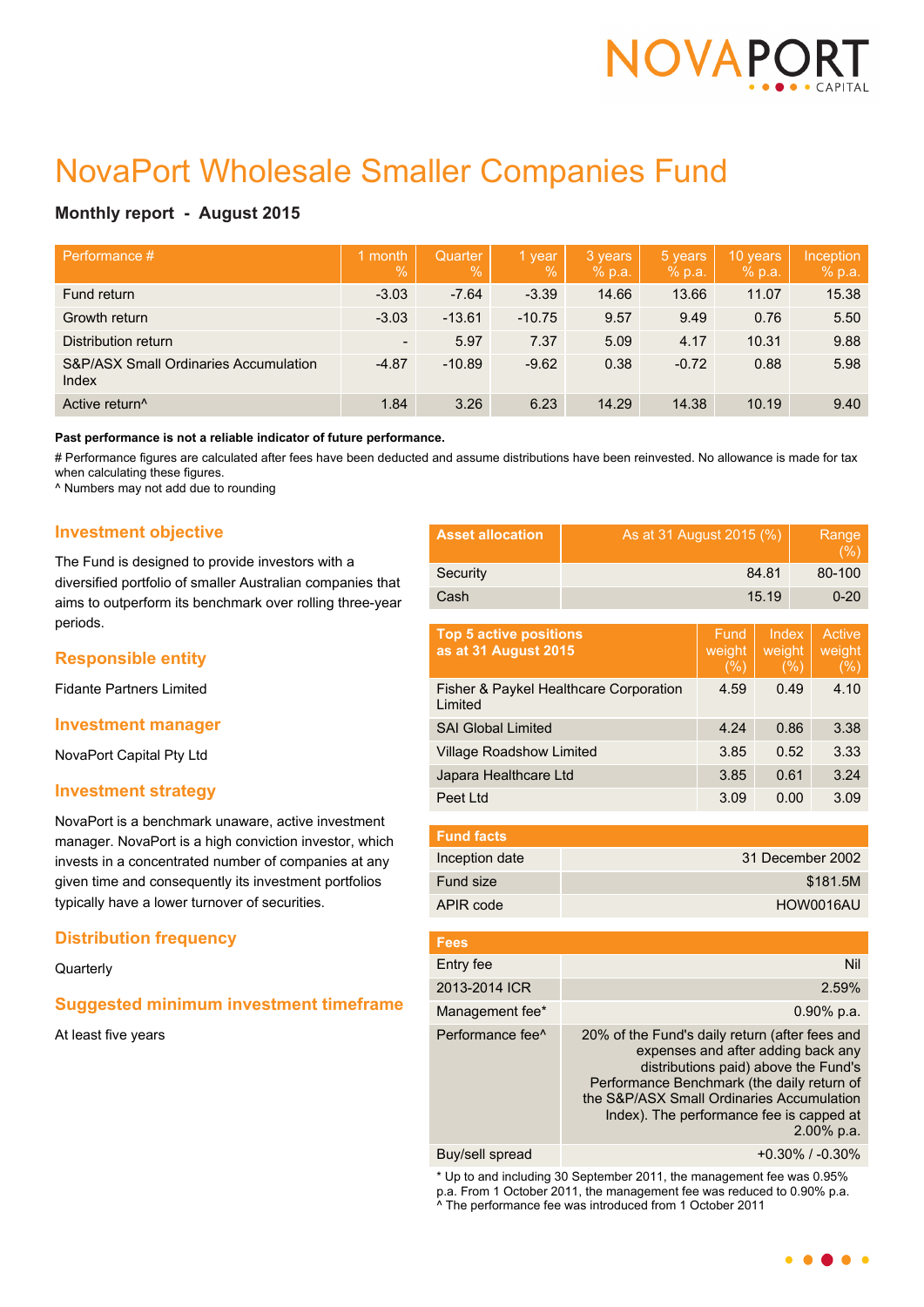## **Sector exposure as at 31 August 2015**



#### **Market overview**

Following a rebound in July, the Small Ordinaries Accumulation Index posted a negative month, down 4.87%. This is the worst performance for the index since September last year and now sees the smaller companies sector down 1.46% for the calendar year to date. As has been the case for a long time now, the small miners were the primary drag on the index down 8.32% in August which follows declines of 11.25% and 9% over the months of June and July respectively. Meanwhile, while the monthly moves are not as big, the smaller industrials sector continues its trend of monthly volatility with non-miners down 4.27%

The two key events over August included earnings reports for the six months to June for Australian listed companies as well as significant market volatility as the China stock market collapsed by nearly 27% over just 10 days during August. The US and local share market mirrored this mini collapse to varying degrees.

While the stock market experienced material intra month volatility over reporting season, earnings results posted by smaller companies were on the whole in line with expectations and certainly better than those reported over recent years. Forecasts for the remainder of the current financial year have been lowered. However, the downgrades were not significant and these adjustments followed a relatively benign "confession" season in the lead up to August with the number of companies downgrading prior to reporting season and the degree of downgrades a lot lower than previous years. This would suggest that while upgrades across the board are not imminent, we appear to be moving along the bottom of the earnings cycle.

As expected, while there has been some respite to revenues due to a weaker currency, the miners and mining services companies continue to struggle with lower commodity prices, a potentially weaker than expected China economy and a subdued demand outlook globally. In contrast to the resources sector results from industrials companies highlighted a relatively stable operating environment with some segments showing solid demand. Housing related exposures and some parts of the consumer discretionary sector were highlights as well as some business services companies with the outlook for IT spend probably better than expected prior to reporting season.

#### **Fund performance summary**

The S&P/ASX Small Ordinaries Accumulation Index returned -4.87% for August. The fund outperformed the market and delivered a -3.03% return over August.